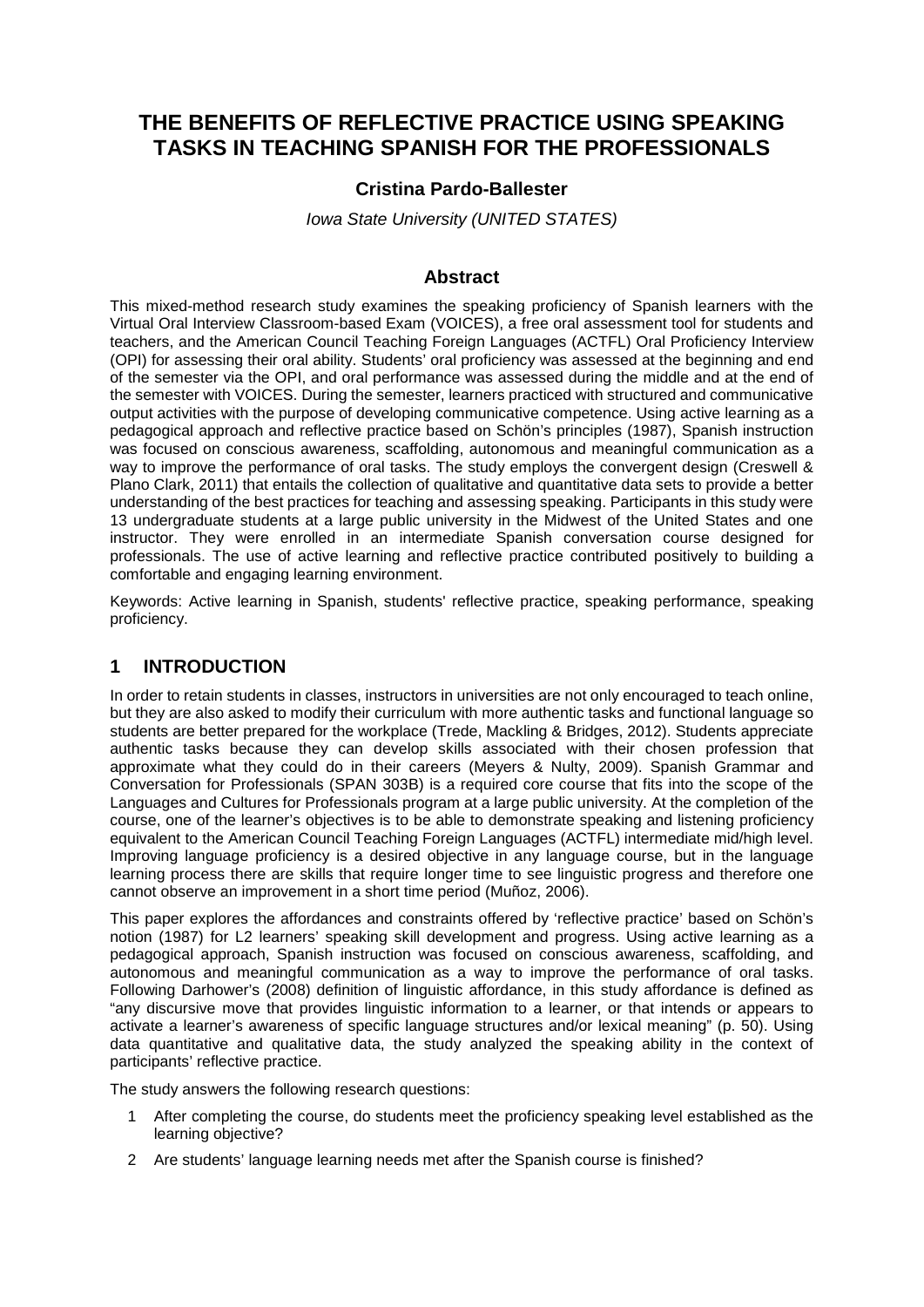- 3 What affordances does the use of reflective practice in a Spanish course for professionals provide for the development of learner speaking skills?
- 4 What constraints does the use of reflective practice in a Spanish course create for the development of learner speaking skills?

This paper starts with a brief review of literature on reflective practice and active learning as a pedagogical approach for exploring the affordances and constraints based on learners' awareness of reflection entries as a medium of self-assessment of their speaking skill development.

## **1.1 Reflective Practice**

The work of John Dewey and Donald Schön is about learning by doing as well as targeted reflection based on the individual's experience and learning (Dewey, 1933; Schön, 1987). Dewey (1933) adopted the concept of "experimental learning" (p.579) and contributed to the idea of reflection in learning, stating that experience alone was not enough and that it was vital to reflect on the experience to actually learn from it. For Dewey, reflection takes place as 1) a deductive activity that focuses the recourse on existing knowledge and experiences and 2) as inductive activity, which leads to new insights and conclusions (Dewey 1933).

Donald Schön's reflection concept builds on Dewey's theory. Schön (1987) described *reflective practice* as the habit of reflecting in and on practice. According to Schön (1987) we reflect on an experience in two ways: *reflect-in action* and *reflect-on action*. *Reflect-in-action* refers to the thoughts we have when we are performing an action. For speaking, *reflect-in-action* is important because students can react spontaneously during an oral task implementing the necessary changes in order to improve their oral performance. *Reflect-on-action* is the process or reflection we have after finishing an action. This process is also important to build self-awareness of their own learning.

The reflection entry can result in changing students' approach to instill confidence when speaking Spanish and to learn about strategies on how to be better prepared for next time they have to perform an oral task. Included reflective exercises in the syllabus empower students to take more responsibility for their learning and consequently improve their oral performance.

## **1.2 Active Learning**

Active learning is the opposite of the traditional lectures where students listen and work individually (McKeachie and Svinicki, 2006). An active learning approach requires students to interact between and among themselves such as in pairs, small groups, or the whole class to reach a goal. Students are responsible for their own learning when collaborating with each other; that is, active learning is a studentcentered approach. Bonwell and Eison (1991) defined active learning as "anything that involves students in doing things and thinking about the things they are doing" (p.19). Mckeachie and Svinicki (2006) explained active learning from research in cognitive psychology. People will remember a new concept when they talk about it and not by listening or repeating something. Therefore, students cooperate with each other toward a common goal by explaining a concept to someone else or resolving a problem together. In active learning, students solve problems by applying knowledge; they make inferences and find evidence to support their opinions (Anderson & Krathwohl, 2001).

Here is a sampling of active learning practices that have been shown to work effectively (McKeachie and Svinicki (2006) at the college level:

- 1 Discussion: Referring to a movie, a reading, a presentation or a role-play, the instructor will ask a why question and give enough time for them to think. Discussions can vary with factual, problem or interpretation questions.
- 2 In pairs: students think individually for a few moments about a problem or question posed by the instructor. Then they pair up with another student to discuss their answers followed by sharing their responses with the class.

In second language teaching, developing communicative competence is a desired outcome. Therefore, language instructors use structured output activities (i.e., information gap and jigsaw activities) to practice specific linguistic features as well as communicative output activities (i.e., role plays, discussions, problem-solving, and debate tasks) to promote negotiation. These activities actively engage students in the learning process by collaborating in pairs and group work. Within the Spanish conversation for professionals course, these types of activities are practiced with the goal of increasing students' communicative competence.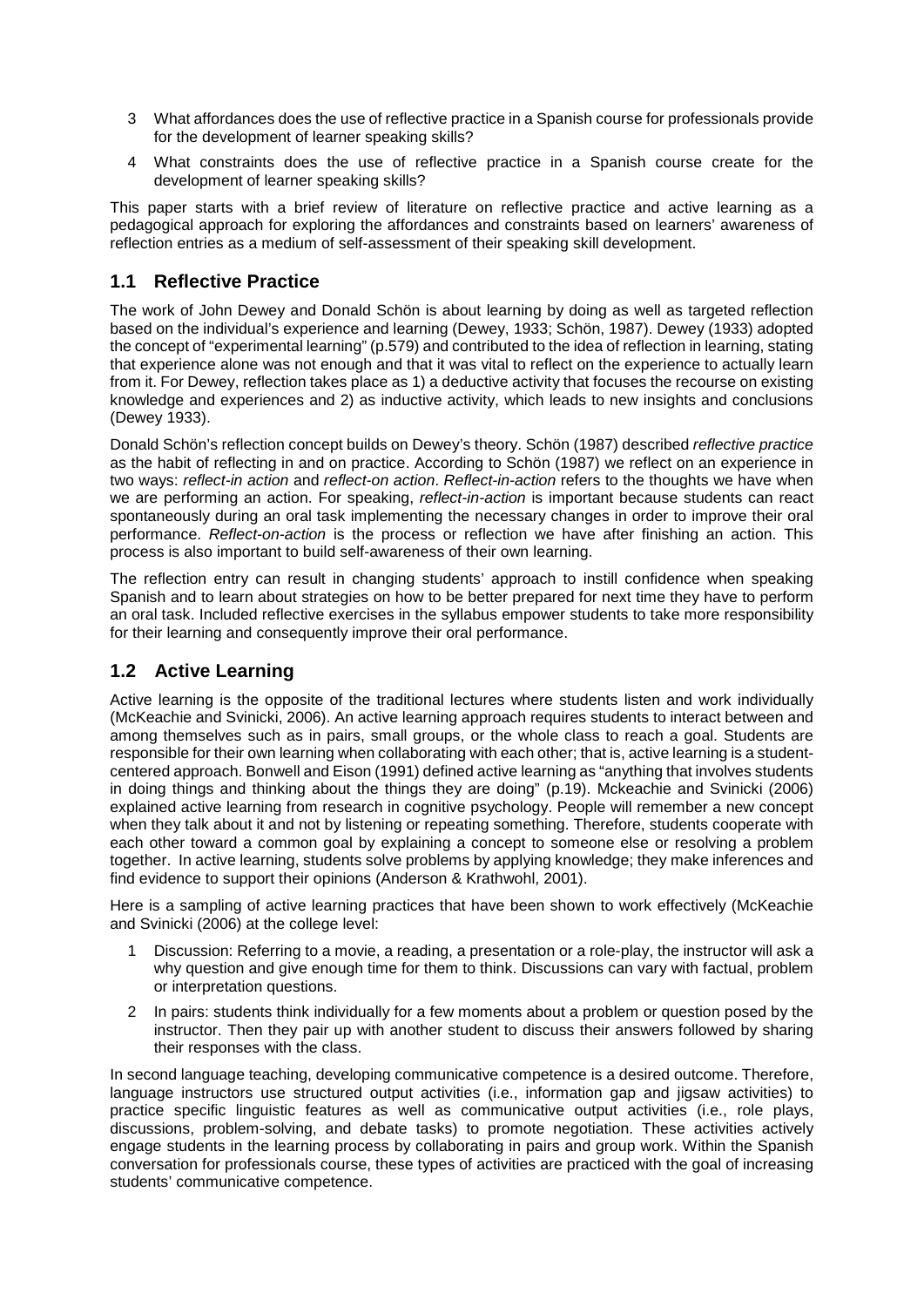# **2 METHODOLOGY**

## **2.1 Research design**

This semester-long study was conducted in Spring 2019 within the fifth semester of college Spanish. The learning outcomes for this course are based on the Standards for Foreign Language Learning in the 21<sup>st</sup> century as described by ACTFL. The outcomes are focused on the abilities that students develop to use the language in real-life situations. The study employed the convergent design (Creswell & Plano Clark, 2011) that entailed the collection of qualitative and quantitative data sets to provide a better understanding of the best practices for teaching and assessing speaking. The qualitative data set includes focus groups, participants' reflection entries for the Oral Proficiency Interview (OPI) and Virtual Oral Interview Classroom-based Exam (VOICES), self-evaluations for the OPIs, teacher's notes, students' evaluations, and open-ended questions in an online survey. The quantitative data set consists of the OPI participants' scores from the tester and from participants (i.e., self-evaluations).

## **2.2 Participants**

Thirteen participants were recruited from an intermediate Spanish conversation course for professionals who were undergraduate students at a large public university in the Midwest of the United States. All participants were native speakers of English and ranged in age from 18 to 28 years old, with the mean age being 19. There were 6 female and 7 male participants. One American instructor was teaching the course with more than twenty years of teaching experience.

## **2.3 Materials and instruments**

This study explored two types of speaking tasks: VOICES and the ACTFL OPI for assessing their oral ability. The purpose of these tasks is to assess how well students are able to speak in Spanish. These tasks are very different as described below.

VOICES is a free online tool for oral assessment developed by Michigan State University. It was used in class for practicing Spanish speaking. The test is composed of four random situations and each situation is followed by a question. The prompt for each question is given in written English with a 60 second wait time for preparation. Then learners have two minutes to answer each task. If they are not satisfied with their answers, they can redo them. Students practiced oral Spanish with this test twice a semester, during the middle and at the end of the semester. These oral assessments were to practice presentational communication. Learners were directed to speak clearly and to test that the oral file had good quality.

The OPI is a real conversation with a real person asking open-ended questions. With the learner's answers, the tester develops other questions, making adjustments and clarifications accordingly. A roleplay is also part of the OPI for intermediate and higher levels. The tester assigns a role and puts the learner in a situation that she may encounter outside the classroom. This oral test evaluates speaking and listening skills in terms of interpersonal communication, which is understood as two-way communication with active negotiation of meaning between individuals. The interview takes approximately 20 minutes. For this study, students are given the opportunity to self-evaluate their speaking after writing a reflective entry.

Both situational tasks from VOICES and OPI have more differences than similarities. One difference is that VOICES does not adapt to students' oral ability when a situation is given and the OPI situation or role-play will be chosen according to the student's oral proficiency. Another difference is that in the OPI a spontaneous and meaningful dialogue is expected involving exchanged information. In the VOICES task, the situation is to present information. It is only one-way communication by telling a story without opportunity of active negotiation of meaning. A similarity is that both use the same topics. For example, living on campus versus off campus or asking questions from a friend were topics of the VOICES tasks and these topics are possible during an OPI.

The online survey was created in Canvas, the online platform used to teach the Spanish course. Students were asked questions about their background information and their language learning needs.

Two focus-group interviews were conducted to gather students' learning experiences and perceptions with the speaking tasks completed in the Spanish course (OPI, VOICES, communicative and structured output activities). They were moderated by the researcher of this study using a semi-structured interview protocol that outlined the sequence of questions.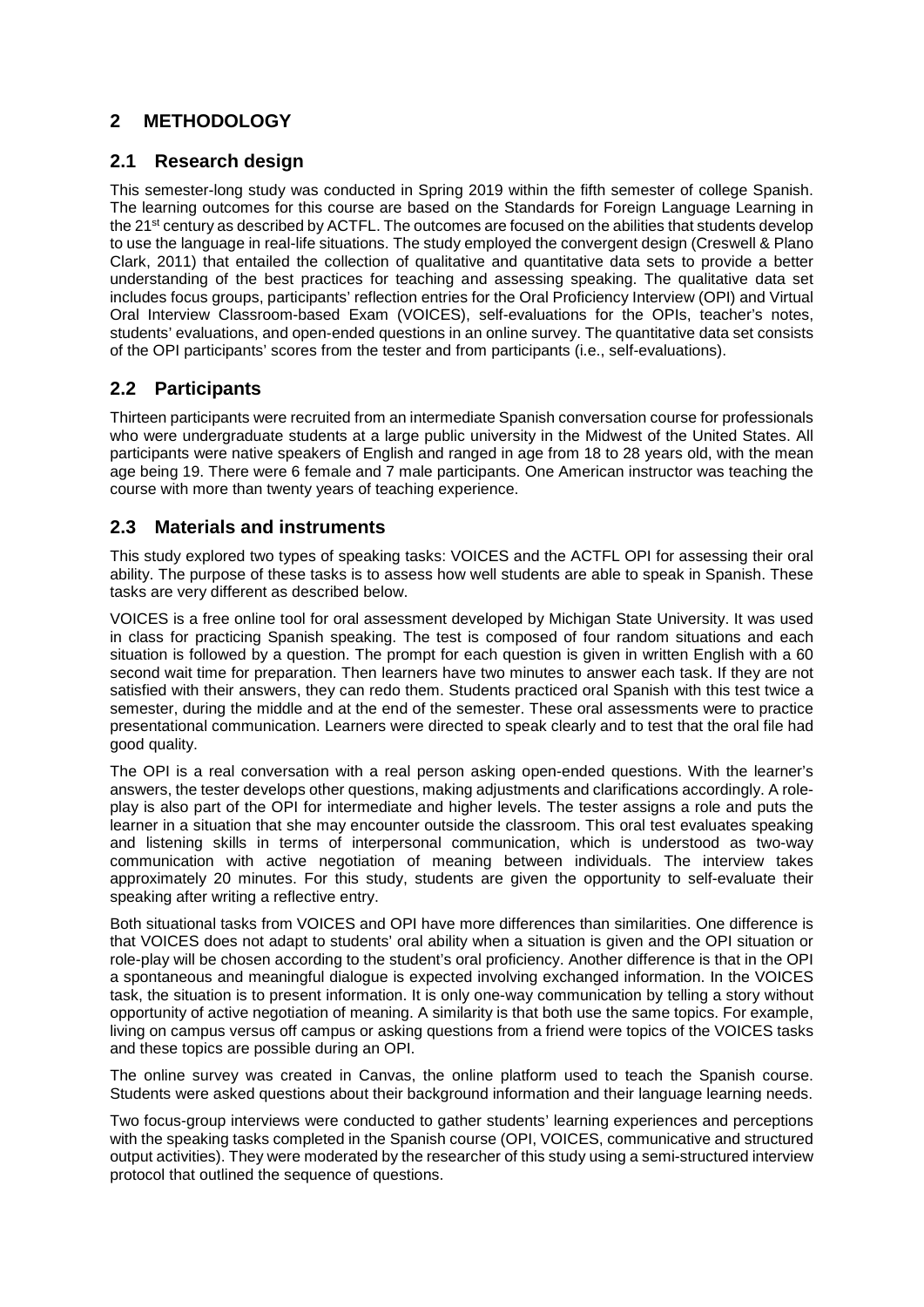Reflection entries were created in Canvas and students were asked to reflect on their experience after completing the OPIs and the VOICES assessments. Students were given instructions and guiding questions to write a paragraph. They were asked to share their experiences.

The material and data set from the teacher includes: Power Points for three weeks, the activities used in class during those three weeks, handouts for homework, and data from an informal interview after teaching each class during those three weeks. The questions from the interview were focused on the activities used that day in class to obtain information about her teaching style (i.e., meaningful communication, scaffolding, recasting her students' sentences, and motivating her students to participate). She was also asked about students' performance during oral presentations. The researcher of this study asked the instructor of the Spanish course for students' evaluations at the end of the semester to obtain more information about the speaking tasks performed during the semester.

## **2.4 Data collection**

Per suggestions and flexibility of the Spanish instructor, most data collection took place during class time. Participants completed a background survey the first week of classes. During the first two weeks, students completed the first OPI (i.e., pre-OPI). While the instructor was teaching, students were allowed to go outside one by one to complete their OPI. During weeks 12-13, students completed their final OPI (i.e., post-OPI). The idea of assessing learners' speaking ability at the beginning and end of the semester was to provide longitudinal data about their speaking development and progress. During week 7, students completed their first four VOICES tasks and during week 12, they completed their last four VOICES tasks. The instructor of the course decided to complete these speaking tasks in class using a laptop cart with a built-in microphone connected to Wi-Fi. During week 8, the focus-group interviews were conducted by the researcher and during class time with a total of two hours and forty minutes. The focus-group interviews were transcribed and analyzed. During the first focus-group interviews, the researcher explained the OPI guidelines and different rankings. After clarifying any questions that arose from students, they were asked to listen to their pre-OPI, which was shared previously using a cloud storage, and to self-assess their speaking by giving a level from Novice Low to Advanced High. They also needed to explain why they thought they were at a specific level. Once they were done evaluating themselves, the researcher projected questions about their perceptions (i.e., performance, confidence and comfort) of oral communication and the use of VOICES. During the second focus group, the researcher explained the difference between structured and communicative output activities. Then, students were asked about the types of activities they completed in class, type of instruction and preparation received, and their perceptions of their ability to engage in meaningful communication. Students self-assessed their post-OPI outside of the classroom and uploaded their evaluation to the cloud. The researcher also evaluated the instructor's lesson plans for weeks 5, 6 and 9 and interviewed the teacher after each class in order to gather more data from the teacher's perspective.

Reflection entries were completed outside of the classroom, but learners had a due date to submit them in Canvas. As soon as they completed an OPI or the VOICES assignments they wrote the reflection. Learners submitted a reflection after each of the two OPIs and the two VOICES. Even though these reflections were part of the course requirement, they were not graded for quality. As long as it was submitted, all students received full credit for each reflection. This arrangement was intended to prevent participants writing what they think the instructor wants to hear. A total of 52 reflection entries were analyzed.

To sum up, quantitative data collection included pre-and post-test scores based on the OPI, pre-and post-test scores based on self-evaluation OPI as well as questions from the online survey. Qualitative data collection included focus-groups interviews with 13 students, self-reflections, students' evaluations, and teacher's notes.

## **2.5 Data analysis**

This mixed methods study was based on the analysis of quantitative data (i.e., test scores from OPI) and qualitative data (i.e., reflection entries, focus groups, teacher's notes, and open-ended questions in an online survey). The scores from pre- and post-OPIs and self-evaluation OPIs were entered in IBM SPSS (Statistical Package for the Social Sciences) 26.0. T-tests on the OPIs assessments determined whether there were differences between the pre- and post-assessments and whether students' spoken ability improved over a period of 15 weeks.

The open-ended questions from the online survey, reflection entries, and data from focus groups were coded manually in Microsoft Word using a two-columns table for descriptive and theme coding.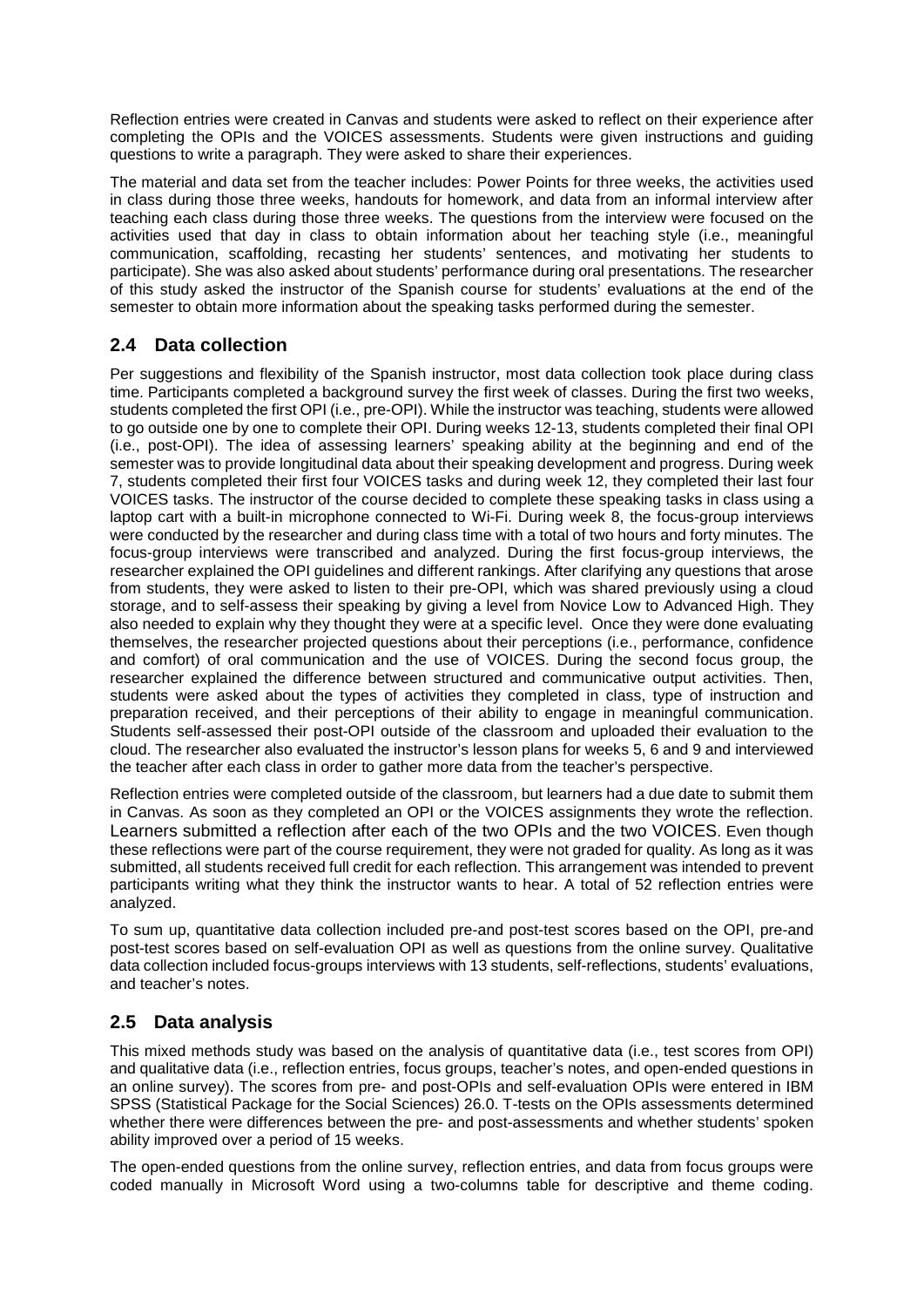Descriptive coding (Wolcott, 1994) was used to identify the key categories in the data. Theme coding was used to reduce any overlapping codes and ensure are inclusive to all participants (Charmaz, 2006). Teacher's notes were used to provide evidence of what participants think or say they do in class (Chapelle, 2005) and to add more contextual information. The analysis entailed the classification of discourse features as well as affordances and constraints using principles of reflective practice, which will help us to see the improvement and development of speaking skills. Triangulation of the data obtained from different resources help us interpreting and corroborating the results of this study (Creswell, 2015).

## **3 RESULTS**

## **3.1 Research question 1: Proficiency speaking level**

To assess listening and speaking proficiency in Spanish, descriptive statistics were used for the preand post-OPI scores as well as for the pre- and post-self-evaluation OPIs. In addition, a pair-sample ttest was conducted to compare the means between the pre- and post-tests. The numbers of the minimum and maximum columns indicated the proficiency levels that the tester and participants reported after evaluating each OPI test: 1.3 means a proficiency level of novice high, 2.1 intermediate-low level, 2.2 intermediate-mid level, 2.3 intermediate-high, 3.1 advanced low; (see Table 1).

|        |                              | N  | <b>Mean</b> | <b>SD</b> | Min. | Max. |
|--------|------------------------------|----|-------------|-----------|------|------|
| Pair 1 | Pre-OPI                      | 13 | 2.15        | .26       | 1.3  | 2.3  |
|        | Post-OPI                     | 13 | 2.27        | .25       | 2.1  | 3.1  |
| Pair 2 | Self-evaluation for Pre-OPI  | 13 | 1.80        | .41       | 1.3  | 2.2  |
|        | Self-evaluation for Post-OPI | 13 | 2.16        | .05       | 2.1  | 2.2  |

| Table 1. Descriptive statistics for OPIs. |  |  |  |  |  |
|-------------------------------------------|--|--|--|--|--|
|-------------------------------------------|--|--|--|--|--|

The mean score for the pre-OPI was 2.15 and on the post-OPI 2.27, showing a slight improvement of 0.12 decimals. A list of minimum and maximum scores in every category is provided in Table 1. The Pearson correlation coefficient determined the relationship between the pre- and post- for both pairs of OPI test scores. There was no correlation for the pair 1 ( $r = 346$  N=13, p=, 247). The same was true for Pair 2 (r=329, N=13, p=.272).

|                                                              | <b>Mean</b> | <b>SD</b> |          | df | Sig.<br>(2-tailed) |
|--------------------------------------------------------------|-------------|-----------|----------|----|--------------------|
| Pre-OPI<br>Post-OPI                                          | $-1231$     | .3004     | $-1.477$ | 12 | 0.165              |
| Self-evaluation for Post-OPI<br>Self-evaluation for Post-OPI | $-.3538$    | .4059     | $-3.147$ | 12 | 0.008              |

*Table 2. T-test for pre- and post-OPI test scores.*

The two-tailed probability for the pre-OPI and post-OPI test scores was not low ( $p=0.165$ ), indicating that there is a .165% possibility that the value of *t* did not happen by chance alone. Likewise, the twotailed probability for the self-evaluation pre-OPI and self-evaluation post-OPI test scores was low (p=0.008), indicating that there is a .08% possibility that the value of *t* happened by chance alone. The results from the OPI test scores that came from students evaluating themselves reported that they considered their speaking proficiency to have improved from the beginning of the semester compared to the end of the semester (t (12) = -.3538, p<.05). The self-evaluation for pre- and post-OPI test scores was statistically significant (p<.05) indicating that there is a change between the self-evaluation pre-OPI and the self-evaluation post-OPI. However, there was no significant difference for the pre-OPI and post-OPI test scores.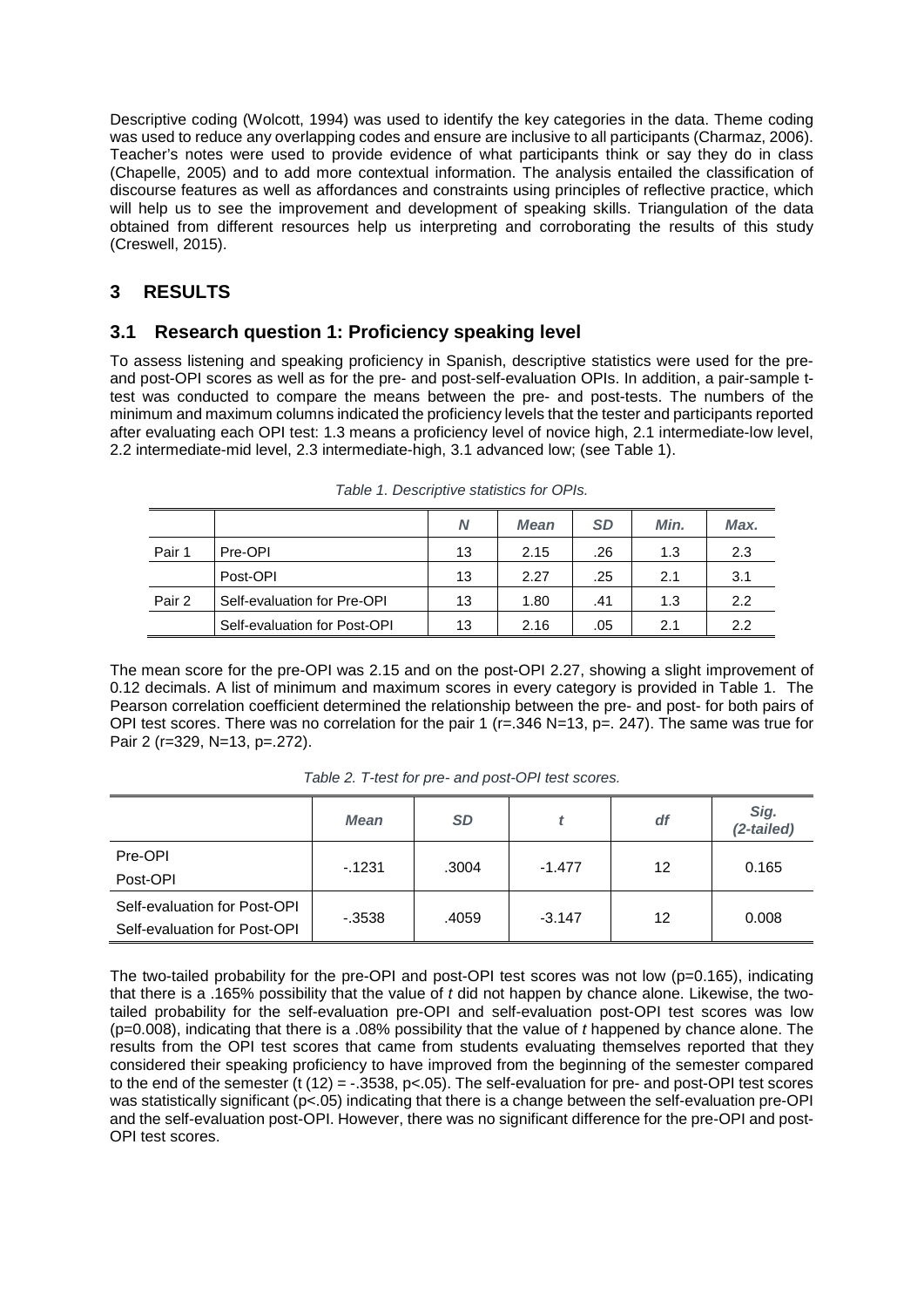## **3.2 Research Question 2: Language learning needs**

In the online survey participants were asked to share their language learning needs. In week 1 of the semester, students stated that their needs were the following: speaking practice (i.e., in and out of class, and in formal and informal contexts), listening practice (i.e., with Spanish native speakers), more confidence speaking Spanish (i.e., formal or informal, with others or in front of the class), more comfort speaking Spanish, and more grammar and vocabulary when speaking.

In week 8 during the first focus group, students responded to questions related to their performance, confidence and comfort with speaking and listening to Spanish. Other questions were related to the challenges in the course, participants' pride, and their thoughts about the VOICES tasks. The categories of coding showed that the needs of some participants were successfully reached. For example, some learners stated that learning more vocabulary and grammar provided them with opportunities to improve in communicative tasks. More importantly, they indicated that reviewing grammar and vocabulary provides confidence in speaking Spanish. It should be noted that the instructor's teaching style (e.g., giving compliments when performing well in Spanish or encouraging them to try) provided comfort and a safe environment for speaking. Nevertheless, class presentation, role-plays, participating in class, the OPIs and VOICES tasks were the most challenging activities performed in class because these were spontaneous communications. For some learners the most effective learning moments to develop speaking were participating in class or during the OPI. They were also proud of their oral presentations. Four participants recognized their progress, but they still did not feel confident performing in front of the class.

Data from the second reflections of the OPIs showed that participants were more confident during the second OPIs and therefore, they felt that they performed better during the second time. As participant #11 demonstrated by her reflection:

"I felt way more confident with my Spanish this time around. My answers were way more complex and I could actually come up with answers for the role play portion. I was also able to ask questions that were relevant and would respond to her answers. I felt like the conversation flowed a lot better this time and I was way less nervous. I did need to ask for clarification a couple times but it was nothing compared to last time." (#11, reflection Post OPI)

Teacher's notes for weeks 5, 6, and 9 corroborated some of the results from the focus groups and students' evaluations. In week 5, students gave presentations and worked with communicative activities. Presenters did not encourage much participation by asking structured and predictable questions with only one predetermined answer. The communicative activities prepared for this week allowed students to practice the language with role-plays in situations that resemble real settings at work. The instructor introduced the activity and made sure that they understood that they needed to resolve a problem in a company (e.g., selecting candidates for a job). Before the role play started, the instructor had students brainstorm as a class what vocabulary, grammar and expressions they could use. After preparing the activity, they performed their skits to the class followed by feedback on grammar, vocabulary or pronunciation from the instructor. By giving feedback, the instructor helped learners understand how the language is used within a communicative activity. In week 6, students gave pairs presentations as individuals and in pairs, and they also worked with grammar and vocabulary worksheets including writing an essay. During presentations, the instructor reported that some of the questions asked by presenters allowed for opinions, but others were predictable in the form of drills in which one participant asks a question and another gives an answer. The instructor reported that when reviewing homework, she gave feedback by recasting the students' sentences. In week 9, students worked in class with vocabulary, readings and grammar. The answers were required to give answers no longer than one sentence. Participants had already written sentences at home for homework. In class, they participated by reading these sentences aloud followed by a response from the instructor. With these types of review, participants worked with presentational language.

Students' evaluations collected in week 14 corroborated results from the focus groups and teacher's notes. The quotes selected were focused on comments in speaking. In general, we can learn that students appreciated the OPI tests, but some indicated they were not happy with the VOICES tasks. They also felt that their instructor did a very good job helping them to feel comfortable and confident speaking the language. Some anonymous students felt they needed more speaking activities instead of reviewing homework:

"One of the best things about this class were the OPI interviews. This class did help to advance my language skills and foster confidence in my abilities…Voices felt like a waste of time… More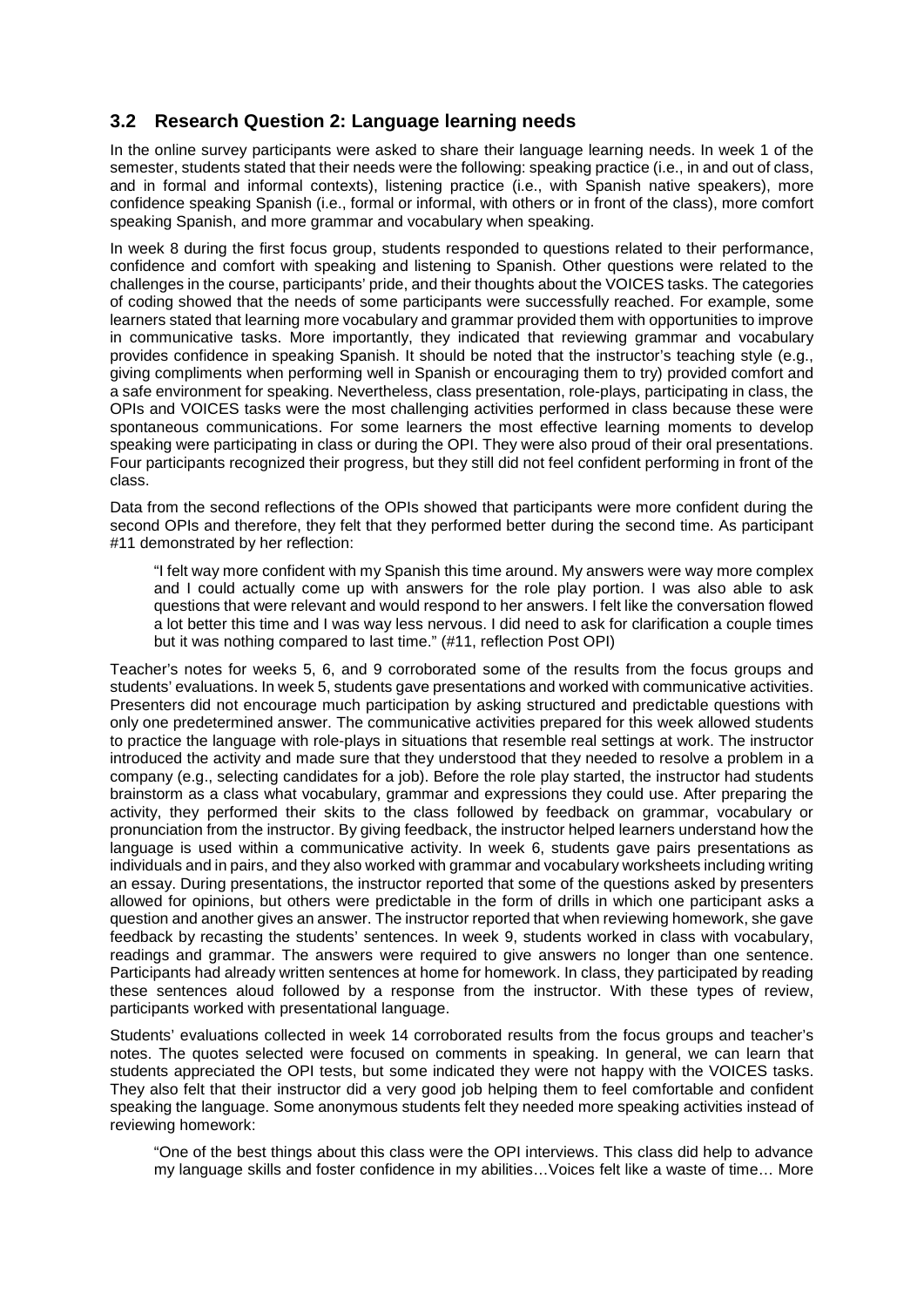time could have been spent in class communicating in Spanish and less reviewing the homework…"

"Voices activities were not enjoyable or functional and were not good representations of ability with speaking"

## **3.3 Research Question 3: Affordances**

Three affordances were discovered during VOICES reflections: reserving time for planning, practicing the language by redoing the task, and ensuring a safe environment. Another affordance - conscious awareness- was found with the OPI reflections and self-evaluations. Almost all participants reported that they did better during the second VOICES and OPIs (as reported in their reflections), with the exception of two participants for the OPI and four for VOICES who did not see any improvement after completing the tasks. For those participants who felt their speaking was improved, they reported this was largely due to advance knowledge of the format and expectations. In general, participants commented on their need to work on broadening their vocabulary to better enable them to converse in a wide range of settings and situations.

### *3.3.1 One minute planning*

During the VOICES reflections, we found that participants appreciate having one minute to plan their answers after listening to the English prompt. Participants used a metacognitive strategy by planning what to say. Participants reported planning in English and then translating those ideas in the target language. Therefore, they were also using the cognitive strategy of translating. The use of both strategies helped them to accomplish the tasks, as described by the participants' quotes:

"VOICES is different than the traditional OPI because of the nature of it. There is more opportunity to prepare for responses because of a 60 second wait time. This wait time helped me think of my answer in English and transition to my answer in Spanish." (# 3, Pre VOICES)

"In order to make this assessment easier, I tried to take my time reading the prompt and planned what I was going to say in English first. This way, I already had all my responses and only had to translate them to English in my head when it came time for me to respond." (# 8)

Surprisingly, at the end of the semester when they completed the VOICES tasks for the second time, some learners did not want to take the extra minute and they went right into the speaking portion. They did not want to plan the activity in their heads because in the real world (i.e., a real conversation) there is not a lot of time to ponder what someone would like to say, and they were interested in evaluating their true ability to communicate spontaneously.

#### *3.3.2 Practice the language*

Practicing the language with VOICES helped learners to use metacognitive strategies and be aware of their speaking. By monitoring their speaking when listening to their performance, they double-checked and self-verified their speaking in order to decide if they needed to redo the task. Self-evaluation was another metacognitive strategy used by the participants. By self-judging their performance, they could feel more confident to solve the random situations. Some of their strategies are described in the following quotes:

"I felt that VOICES tested my ability to use known vocab to navigate new complex situations where I may not be familiar with vocab… There were many words that I wanted to use in English that I had not learned in Spanish causing me to rethink my statements. VOICES also gives the opportunity to redo a response. This opportunity allowed me to use a more complex structure and accurate vocabulary after attempting to speak the first time." (#3, Pre VOICES)

"While speaking, my Spanish was accurate for the most part. I had struggled to think of what was grammatically correct and made some errors. However, when I made the errors, I recognized a few and was able to correct myself…. I noticed I had said a few words and verbs repeatedly and tried to get myself to think of other ways to say things to change it up." (# 5, Post VOICES)

#### *3.3.3 Safe environment*

The fact that written prompts were in English was an advantage for participants because they did not have to understand the listening portion as it is common while interacting with another person. They felt more comfortable and confident during the second VOICES.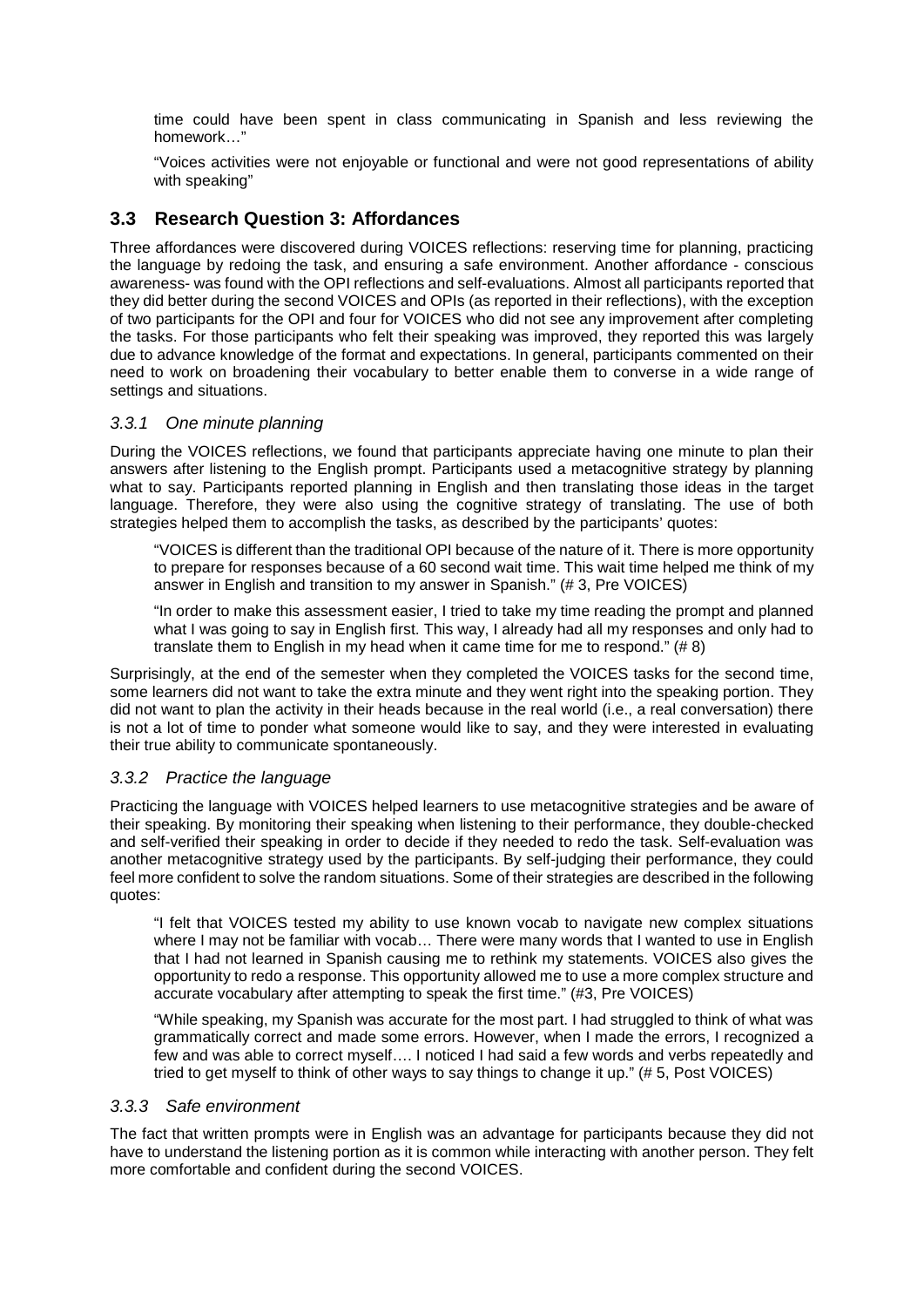"This form of OPI testing felt very different than testing the first. I believe I felt this change because I was not in the presence of another human but rather, a computer. It is more casual and less intimidating to speak. With that said, I felt this time around I was able to speak more efficiently. (# 5)

"I really do like the idea of the VOICES test and how it eliminates the pressure of talking to an actual person, and how I get a minute to gather my responses"  $(H7)$ 

"During my first prompt I am fairly sure that my performance was not solid. I was not too confident when asking questions and I believe it shows. However, during my second prompt I was much more confident ..." (#12)

#### *3.3.4 Conscious awareness*

Participants *reflected in* and *on practice* having an opportunity to be consciously aware of their output and improve it in their second round or third round. Self-evaluation was a way to rethink about the appropriate vocabulary and grammar. These reflections are reflected in the following quotes:

"While I know the general rules for indicative and subjunctive tenses, the irregular verbs trip me up when I switch tenses and cause me grief. I spend a lot of time thinking about the conjugations and forget to focus on the vocabulary." (#3, Post VOICES)

"My pronunciation and vocabulary were influenced by my first language, English, and I was also required to repeat my answers for better comprehension. I was able to ask a few appropriate questions about setting up an appointment but also struggled using the correct vocabulary when doing so." (#10, self-evaluation OPI)

### **3.4 Research Question 4: Constraints**

Three constraints were discovered with VOICES: issues with technology, time limit, and location. Some participants had issues with the website because it was not working properly. Some participants felt that working in class did not help them because they felt anxious working around their peers. These constraints are represented in the following quotes from VOICES:

"The only part that went bad was issues with technology where it wouldn't take one of my responses, but other people had it worse, but besides that it wasn't too bad of a test." (#1, Pre-VOICES)

"I got very anxious because more classmates started coming back in and I was the only one left talking which made me nervous. …I know my nerves often get the best of me when I have to do any type of quiz or test…" (#7, Pre VOICES)

"…it was easy to get distracted by the other people talking around you and the timer ticking down. I liked the OPI interview more because there was interaction from a person communicating with you, you didn't have a time limit…" (#13, Pre-VOICES)

## **4 CONCLUSIONS**

The results of this study suggest that there was not a significant difference between the pre- and post-OPI according to the OPI tester. The majority of participants were at the intermediate mid or high level at the end of the semester and therefore reached the course-learning objective. The exceptions were two participants who attained the intermediate-low proficiency level at the end of the semester and another participant who exceeded to the advanced-low level. These findings appear to be in line with Muñoz (2006) that stated that speaking requires longer time to see a linguistic change, and it is difficult to see development in short time. These findings are also in line with Pardo-Ballester (2018) for the two participants who advanced to the next level. The results of this study also yield some support to the importance of the speaking and listening instrument (i.e., OPI vs. an automatic test). To assess the language and see an improvement within a short period of time, the critical role of scaffolding, negotiation of meaning, and authentic and spontaneous communication during the OPIs was essential for developing participants' oral skills.

The findings from the participants' self-evaluations (i.e., pre- and post-OPI) demonstrated a statistically significant difference. Participants felt that their language proficiency improved from one level to the next, except for two who perceived that they were at the same level as their pre-OPI and one participant who felt had done worse in the post-OPI. Looking into the qualitative data from the results, we found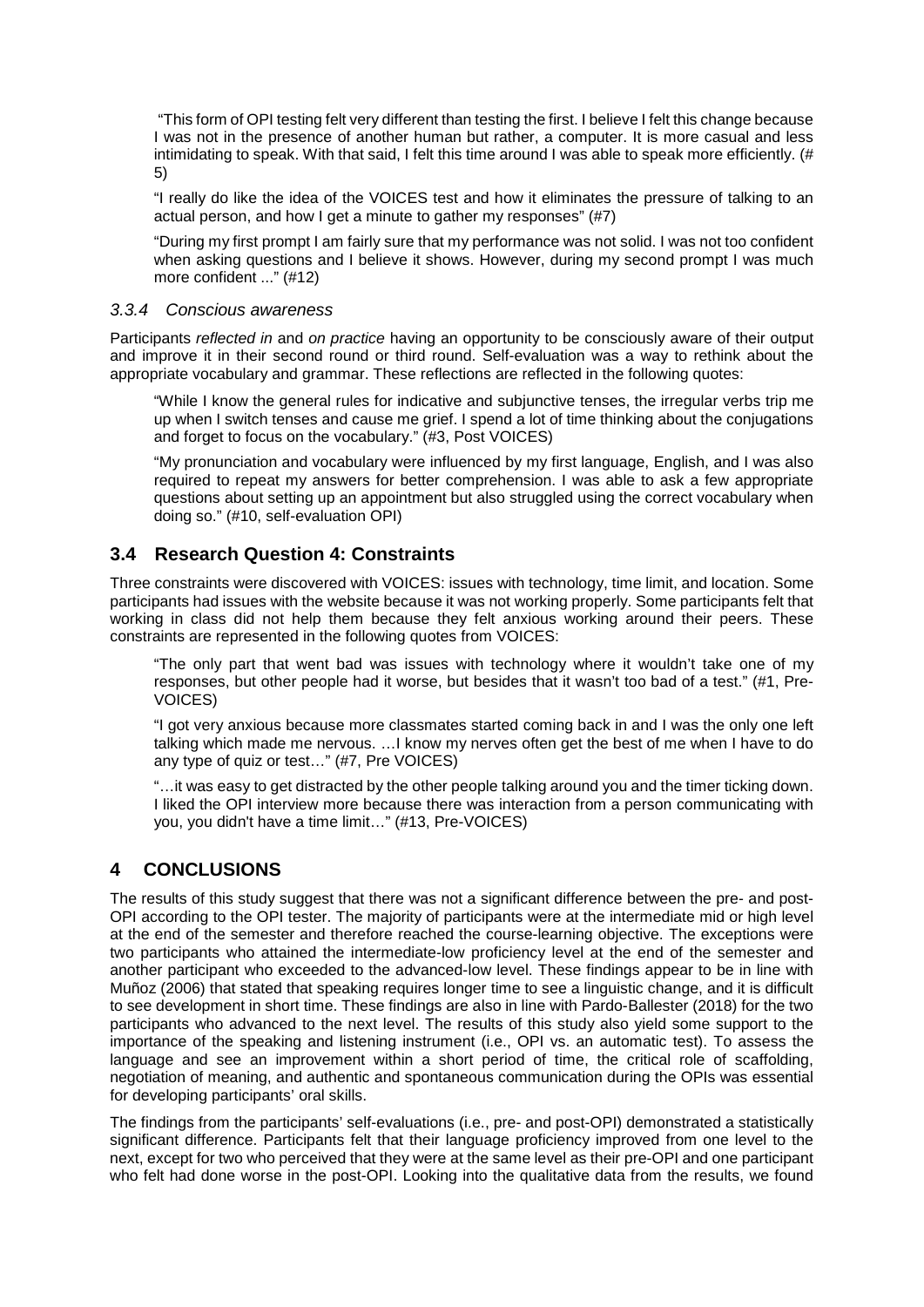that participants' perceptions of their proficiency level is connected to the level of comfort and confidence when performing the interview. Most of them felt at ease during the post-OPI and they felt their speaking improved. These results match studies in motivation and confidence in using the target language for communication and the job of the instructor helping them to take risks when speaking (Dörnyei, 2010; Yashima et al., 2004).

The active learning pedagogical approach gave strong emphasis to developing and using communicative skills inside the classroom. More importantly, knowing participants' needs from the beginning of the semester gave the instructor a better understanding of participants' affective factors, thereby addressing their concerns and helping them build their confidence and comfort in speaking. Some students commented in student evaluations that they would have rather worked with more communicative activities and spent less time reviewing homework. However, results from the focus groups, reflections, and online survey demonstrated that they needed grammar review and vocabulary for developing their speaking skills and to feel more confident when communicating in Spanish. Nation & Chung (2009) claims that receiving meaning-focus input (i.e., comprehensible input gained through listening and reading) and meaning-focused output (i.e., learning through speaking [e.g., role plays] and writing) are effective resources for learning vocabulary. Following their claims, it can be argued that students sometimes contradict themselves with their language needs, with what they do in class, and with what they think they should do in class. This contradiction is in line with Chapelle (2005) stating that evidence from research should not only come from students. Participants of this study reported improvement in their speaking and perceived the process of practicing grammar and vocabulary as beneficial (or detrimental). Their oral communication improved due to higher level of confidence and comfort.

Results from reflections showed the use of cognitive and metacognitive strategies, and through these participants built their ability and regulated their own learning processes. More importantly, being able to listen to their OPIs and self-evaluate themselves help them see their progress from one task to the other. Self-monitoring by participants could lead to autonomy and language learning. Self-evaluations showed that most participants are quite realistic of what can and cannot do in Spanish. It seems logical to incorporate reflections and self-evaluations into language learning with the aim of providing opportunities for students for further learning.

### **REFERENCES**

- [1] Schön, D. A. Educating the reflective practitioner: Toward a new design for teaching and learning in the professions. San Francisco, CA: Jossey-Bass, 1987.
- [2] Creswell, J.W., & Plano Clark, V.L. Designing and Conducting Mixed Methods Research. (3rd ed.) Thousand Oaks, CA: Sage, 2011.
- [3] Trede, F., Macklin, R., & Bridges, D. "Professional identity development: a review of the high education literature". Studies in Higher Education, vol. 37, 365-384, 2012.
- [4] Meyers N.M., & Nulty, D.D. "How to use (five) curriculum design principles to align authentic learning environments, assessment, students' approaches to thinking and learning outcomes". Assessment and Education in Higher Education, vol. 34, 565-577, 2009.
- [5] Muñoz, C. (ed.) Age and the rate of foreign language learning. Clevedon: Multilingual Matters, 2006.
- [6] Darhower, M. "The role of linguistic affordances in participation in a bilingual telecollaboration". CALICO Journal, no. 26, 48-69, 2008.
- [7] Dewey, J. How we think: A restatement of the relation of reflecting thinking to the educative process. Boston: Henry Holt, 1933.
- [8] Mckeachie, W.J. & Svinicki M. McKeachie's Teaching Tips: Strategies, Research, and Theory for College and University Teachers. Boston: Houghton Mifflin Co, 2006.
- [9] Bonwell, C. C., & Eison, J. A. Active learning: Creating excitement in the classroom (ASHE–ERIC Higher Education Reports No 1. Washington, DC: The George Washington University, School of Education and Human Development, 1991.
- [10] Anderson, L.W., & Krathwohl, D.R. A taxonomy for learning, teaching, and assessing. Abridged Edition. Boston, MA: Allyn and Bacon, 2001